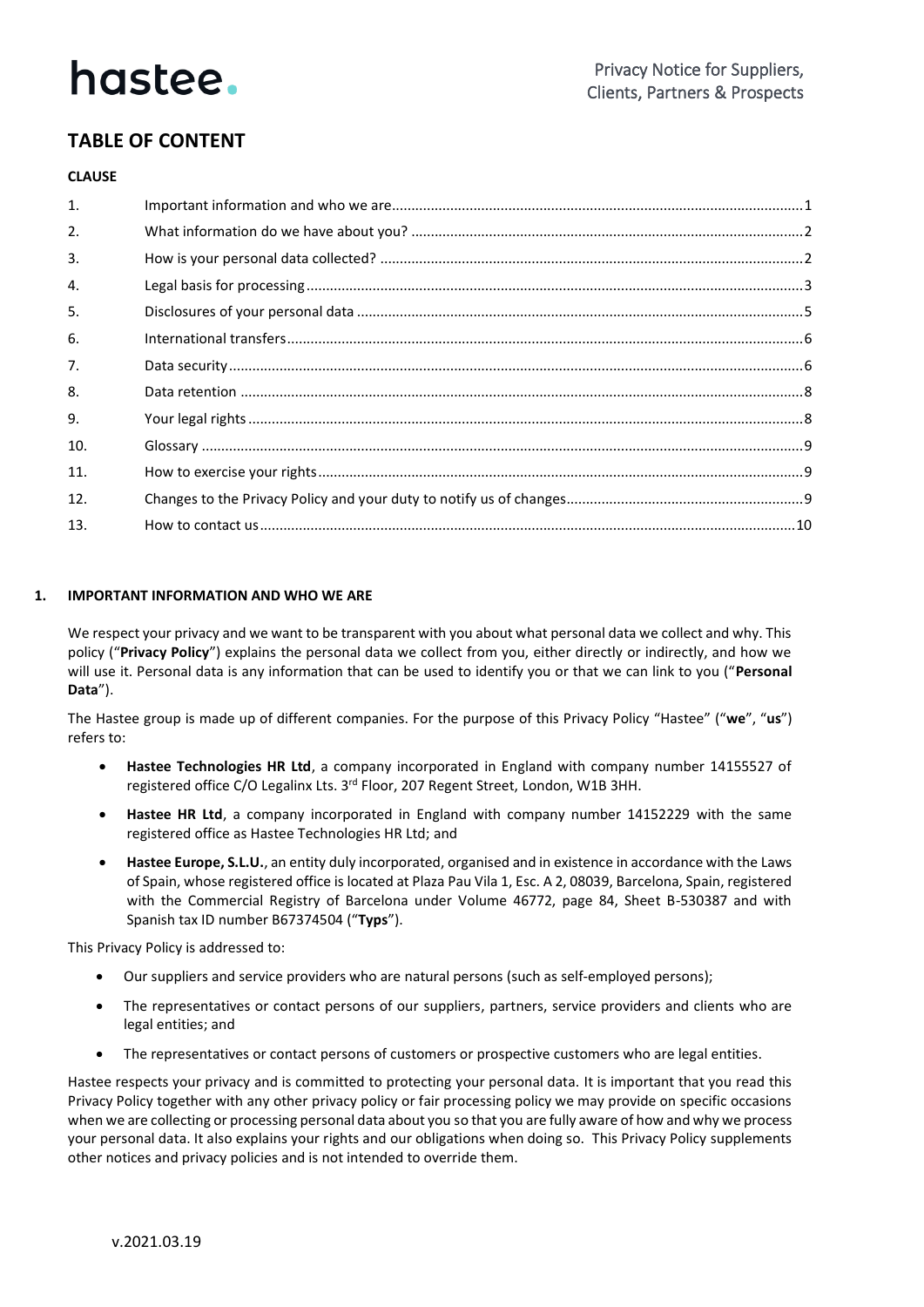Please also use the Glossary to understand the meaning of some of the terms used in this Privacy Policy.

#### **Controller**

If you are a client, partner or supplier of services to us, the agreement between us will tell you which Hastee company you have a primary relationship with and who is therefore the controller.

If you are a representative of a prospective client contacted by our sales team to establish if you might be interested in our services, the relevant controller will be HTL and, in the event you have been contacted by a member of our Spanish team, Typs as a joint controller of your Personal Data.

We have appointed a data privacy manager who is responsible for overseeing questions in relation to this Privacy Policy. If you have any questions about this Privacy Policy, including any requests to exercise your legal rights, please contact the data privacy manager using the details set out below.

#### **2. What information do we have about you?**

This information may either be directly provided by you, or by the legal entity for whom you work (which could be one of our suppliers, business partners or clients), by third parties (e.g. organisations who provide business development services to us) or be obtained through trusted publicly available sources (such as LinkedIn, Companies House or the website of the organisation you work for).

Personal Data, or personal information, means any information about an individual from which that person can be identified. It does not include data where the identity has been removed (anonymous data).

We collect various types of personal data about you, including:

**Identity Data** includes first name, last name and your LinkedIn profile URL (if you have one).

**Contact Data** includes email address and telephone numbers.

**Your Function** includes your title, position, name of company.

**Marketing and Communications Data** includes your preferences in receiving marketing from us and our third parties and your communication preferences.

**Any other data you provide to us** for example when you fill in forms or during events you attend, or when you answer questions during a conversation or in a survey;

We do not collect any **Special Categories of Personal Data** about you (this includes details about your race or ethnicity, religious or philosophical beliefs, sex life, sexual orientation, political opinions, trade union membership, information about your health, and genetic and biometric data). Nor do we collect any information about criminal convictions and offences.

#### <span id="page-1-0"></span>**3. How is your personal data collected?**

We use different methods to collect data from and about you including through:

- **Direct interactions.** You may give us your Identity and Contact Data by corresponding with us by post, phone, email or otherwise. This includes personal data you provide when you:
	- o Interact with us about services we provide to your employer or that your employer provides to us;
	- $\circ$  express interest in our products or services on behalf of the entity who employs or engages you;
	- o subscribe to our publications;
	- give us feedback or contact us.
- **Third parties.** We will receive personal data about you from various third parties as set out below: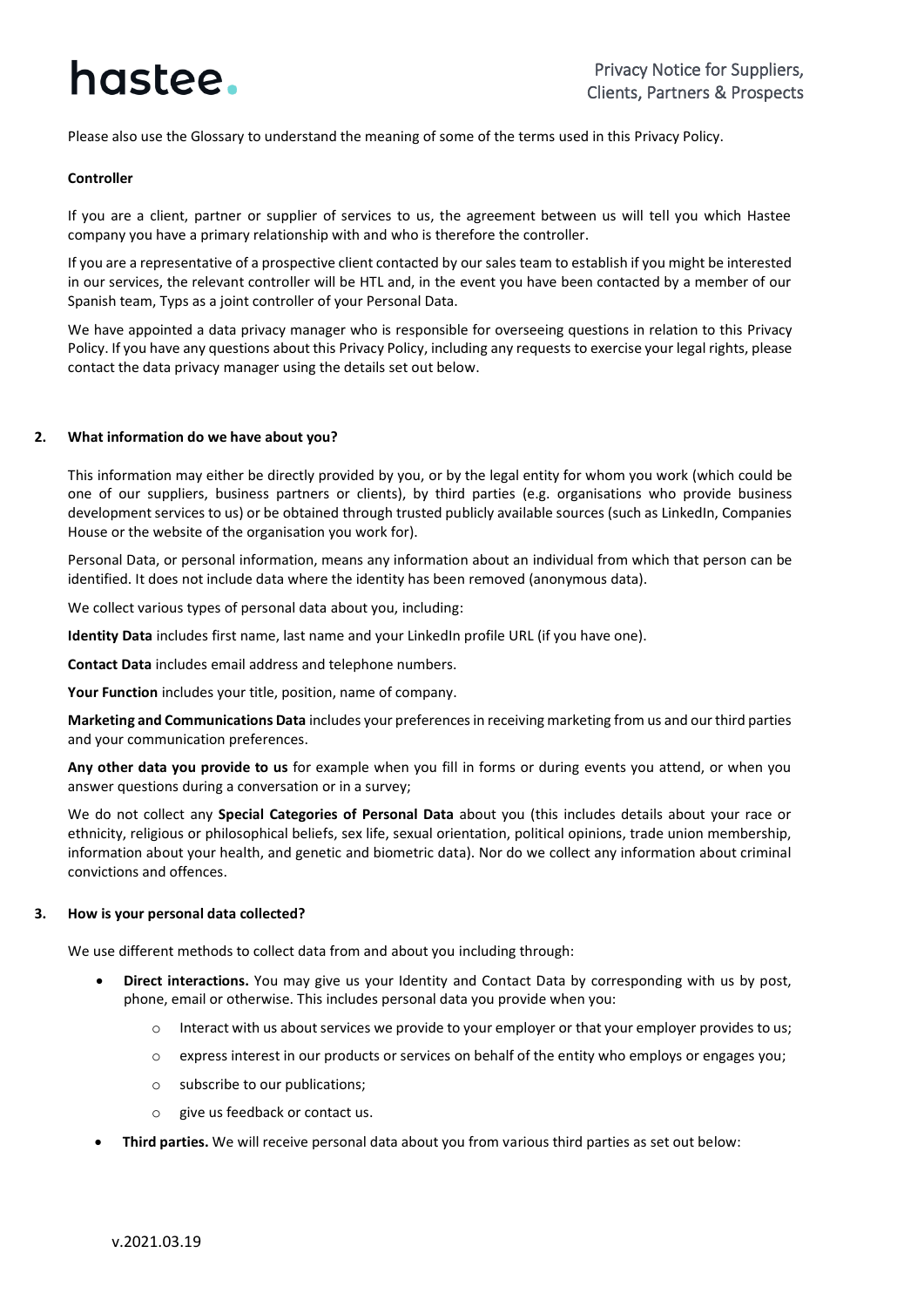

- Organisations who provide business development services to us, who contact you to see if the legal entity you work for might be interested in our services;
- $\circ$  Business Partners or individuals who introduce you to us with a view to exploring whether the legal entity you work for might be interested in our services;
- **Publicly available sources.**
	- LinkedIn, Companies House or on the website of the organisation you work for.

#### **4. Legal basis for processing**

We will only use your personal data when the law allows us to. Most commonly, we will use your personal data in the following circumstances:

- Where it is necessary for our legitimate interests (or those of a third party) and your interests and fundamental rights do not override those interests;
- Where we need to perform the contract we are about to enter into or have entered into with you;
- Where we need to comply with a legal obligation; or
- We have obtained your prior consent.

More about the types of lawful basis that we will rely on to process your personal data is set out at the Glossary in section 10 below.

Generally, we do not rely on consent as a legal basis for processing your personal data although we will get your consent before sending third party direct marketing communications to you via email or text message. You have the right to withdraw consent to marketing at any time by contacting us.

Please note that, when processing your personal data on the basis of 'legitimate interest', we always seek to maintain a balance between our legitimate interests and your privacy. Examples of such 'legitimate interests' are data processing activities performed:

- To develop a transparent and professional relationship with human resources and payroll professionals;
- To offer our products and services to your organization as a customer or potential customer;
- To prevent fraud or criminal activity, misuses of our services as well as the security of our IT systems, architecture and networks;
- To sell any part of our business or its assets or to enable the acquisition of all or part of another business or its assets by us; and

Note that we may process your personal data for more than one lawful ground depending on the specific purpose for which we are using your data. Please contact us if you need details about the specific legal ground we are relying on to process your personal data

#### **5. Purposes for which we will use your personal data**

We always process your personal data for a specific purpose and only process the personal data which is relevant to achieve that purpose. In particular, we process your personal data for the following purposes:

- facilitate and enable our relationship with you as a prospective client;
- manage our relationship with you as an existing client;
- implement tasks in preparation of or to perform existing contracts;
- provide you with appropriate, adequate and updated information about our products and services;
- improve the quality of our interactions and services by adapting our offering to your specific needs;
- answer your requests and provide you with efficient support;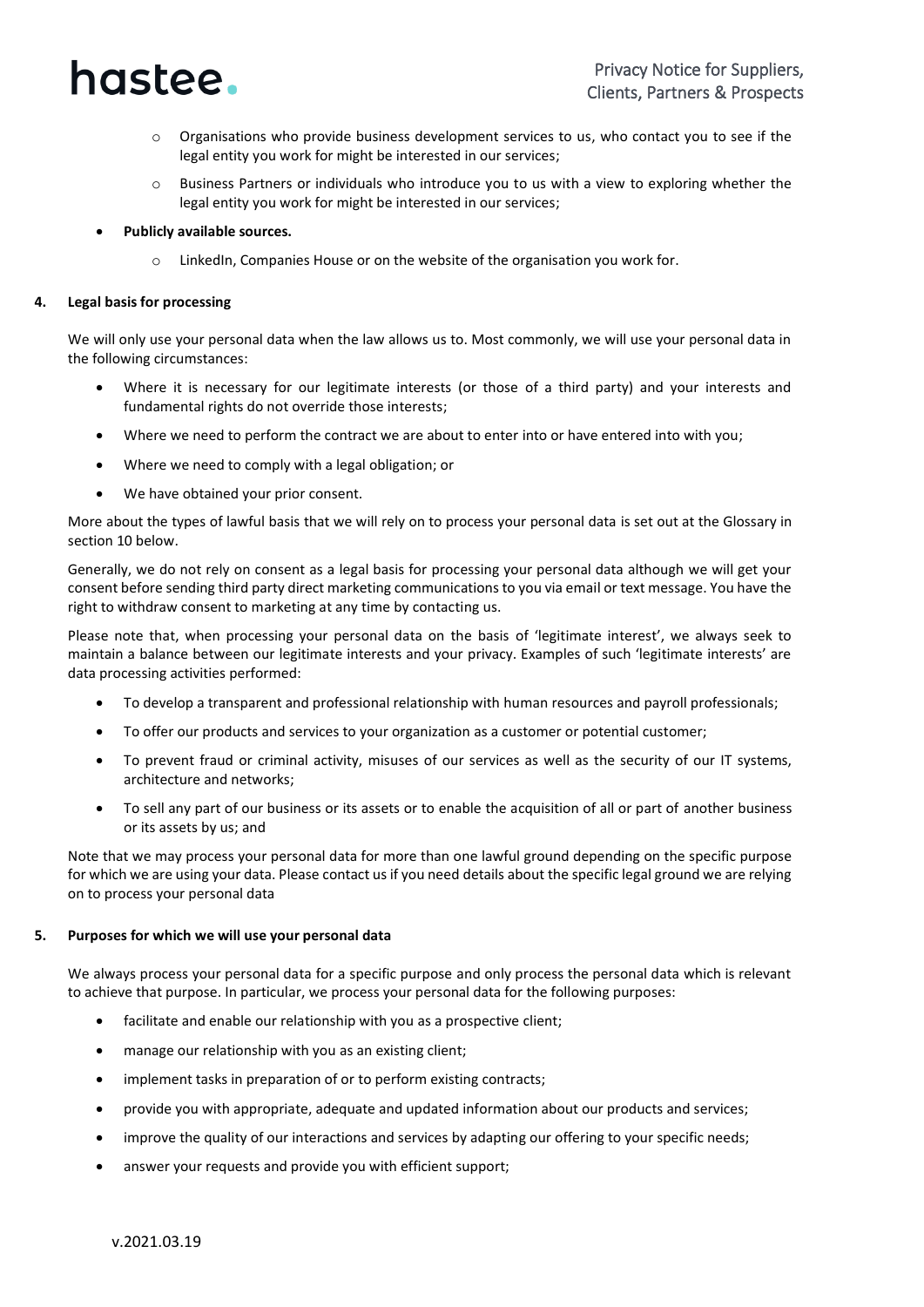- send you surveys (e.g. to help us improve your future interactions with us);
- send you communications regarding products or services that we promote;
- make suggestions and recommendations to you about goods or services that may be of interest to your organization;
- manage, plan and execute communications and interactions with you (e.g. through the operation of our CRM database in which we keep records of interactions with you);
- track our activities (e.g. measuring interactions or sales, number of appointments/calls);
- invite you to events or promotional meetings sponsored by us (e.g. HR events, speaker events, conferences);
- fulfilling our compliance and reporting responsibilities (such as complying with our policies, local legal requirements and conducting audits);
- manage mergers and acquisitions involving our company;
- billing and invoicing; and
- any other purposes imposed by law and authorities.

#### **Marketing**

We strive to provide you with choices regarding certain personal data uses, particularly around marketing and advertising.

#### **Promotional offers from us**

We may use your Identity, Contact, Technical, Usage and Profile Data to form a view on what we think you may want or need, or what may be of interest to you. This is how we decide which products, services and offers may be relevant for you (we call this marketing).

You will receive marketing communications from us if you have requested information from us or expressed interest in receiving services from us and you have not opted out of receiving that marketing.

#### **Third-party marketing**

We will get your express opt-in consent before we share your personal data with any third party for marketing purposes.

#### **Opting out**

You can ask us or third parties to stop sending you marketing messages at any time by sending us an email to *[gdpr@hastee.com](mailto:gdpr@hastee.com)* or by following the opt-out links on any marketing message sent to you.

Where you opt out of receiving these marketing messages, this will not apply to personal data provided to us as a result of a service experience.

#### **Change of purpose**

We will only use your personal data for the purposes for which we collected it, unless we reasonably consider that we need to use it for another reason and that reason is compatible with the original purpose. If you wish to get an explanation as to how the processing for the new purpose is compatible with the original purpose, please contact us.

If we need to use your personal data for an unrelated purpose, we will notify you and we will explain the legal basis which allows us to do so.

Please note that we may process your personal data without your knowledge or consent, in compliance with the above rules, where this is required or permitted by law.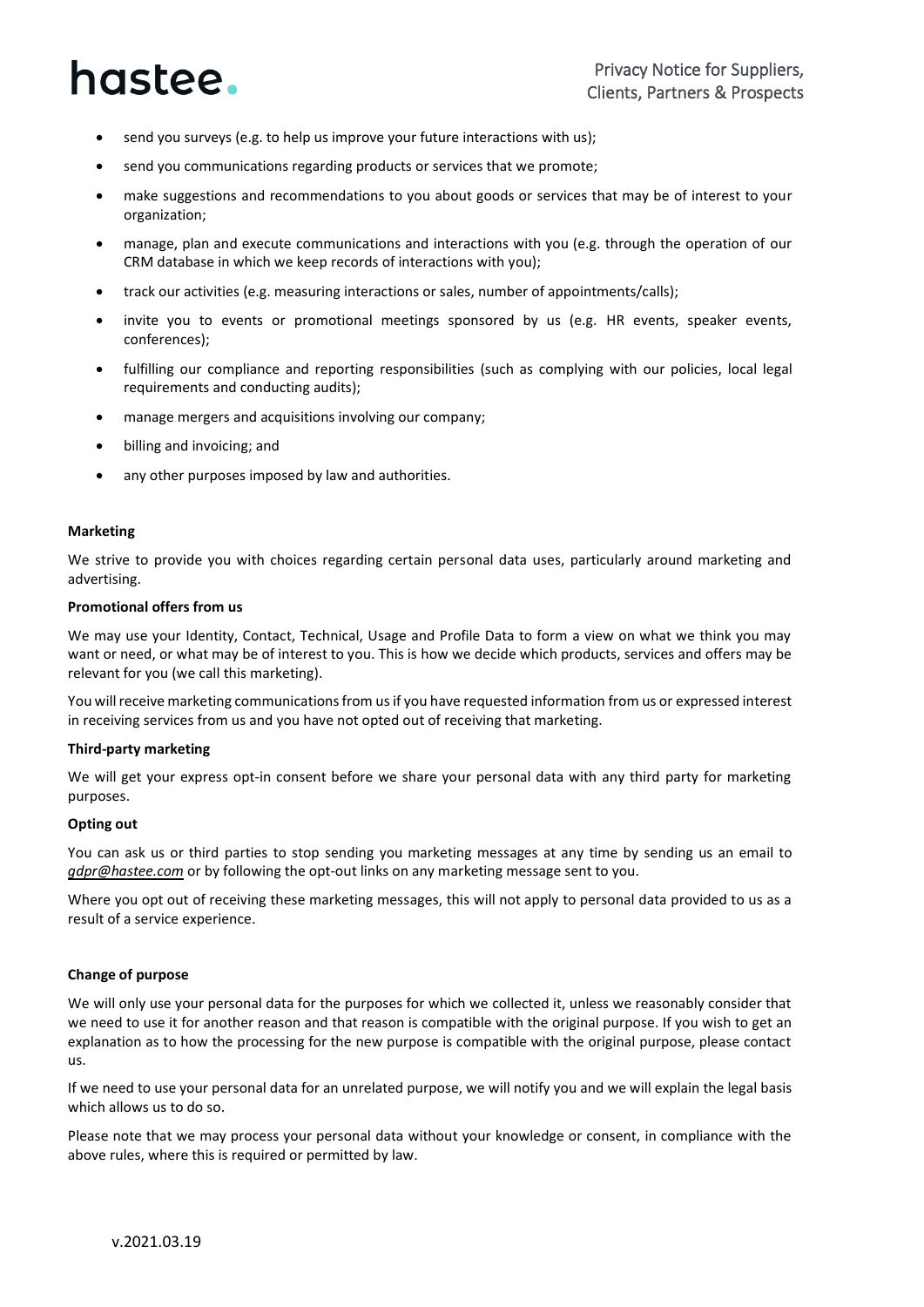

#### <span id="page-4-0"></span>**6. Disclosures of your personal data**

We may share your personal data with the parties set out below for the purposes set out at section 5 above "Purposes for which we will use your personal data".

We will not sell, share, or otherwise transfer your personal data to third parties other than those indicated in this Privacy Policy.

We require all third-party service providers to respect the security of your personal data and to process it in accordance with data protection law. We do not allow our third-party service providers to use your personal data for their own purposes and only permit them to process your personal data for specified purposes and in accordance with our instructions.

<span id="page-4-1"></span>

| <b>RECIPIENTS</b>            | <b>CATEGORIES OF PERSONAL</b><br><b>DATA SHARED</b>                 | <b>REASON SHARED</b>                                                                                                                                                                                                                                                                                                                                                                                                                                                                                                                                                                                                                                                                                                                    |
|------------------------------|---------------------------------------------------------------------|-----------------------------------------------------------------------------------------------------------------------------------------------------------------------------------------------------------------------------------------------------------------------------------------------------------------------------------------------------------------------------------------------------------------------------------------------------------------------------------------------------------------------------------------------------------------------------------------------------------------------------------------------------------------------------------------------------------------------------------------|
| Our personnel                | <b>Identity Data</b><br><b>Contact Data</b><br><b>Function Data</b> | For the purposes set out in section 5.                                                                                                                                                                                                                                                                                                                                                                                                                                                                                                                                                                                                                                                                                                  |
| Service Providers            | <b>Identity Data</b><br>Contact Data<br><b>Function Data</b>        | So that we may store this personal data on our CRM<br>(client-relationship management) platform (for clients or<br>prospective clients) or on our PRM (partnership<br>relationship management) platform (for business<br>partners and introducers).<br>So that our IT service providers can provide support to<br>you in the use of the client platform (if your employer is<br>a client).                                                                                                                                                                                                                                                                                                                                              |
| <b>Business Partners</b>     | <b>Identity Data</b><br><b>Function Data</b>                        | To our third-party business partners who offer business<br>development services to us to facilitate and enable our<br>relationship with you as a prospective client.                                                                                                                                                                                                                                                                                                                                                                                                                                                                                                                                                                    |
| Professional advisers        | <b>Identity Data</b><br><b>Contact Data</b><br><b>Function Data</b> | To our lawyers, bankers, consultants, auditors and<br>providers of banking, legal, insurance and accountancy<br>services if such disclosure is reasonably required to<br>comply with any legal obligation; to enforce any contract<br>entered into with you; to protect the rights, property or<br>safety of Hastee or our customers (including by<br>exchanging information with other organisations for the<br>purposes of fraud protection).                                                                                                                                                                                                                                                                                         |
| Group<br>Hastee<br>Companies | <b>Identity Data</b><br><b>Contact Data</b><br><b>Function Data</b> | We may share your information with our corporate<br>affiliates and associates (e.g., parent company, sister<br>companies, associated trust entities, subsidiaries, joint<br>ventures, or other companies under common control).<br>We have a legitimate business interest to share data with<br>our group as it allows us to better understand the<br>performance of our services and how to offer and<br>improve our product offerings across the group. It also<br>assists us with finding operational efficiencies (such as<br>financial efficiencies though sharing IT infrastructure),<br>making use of group level software solutions and<br>improving our technological offerings which form an<br>integral part of our Service. |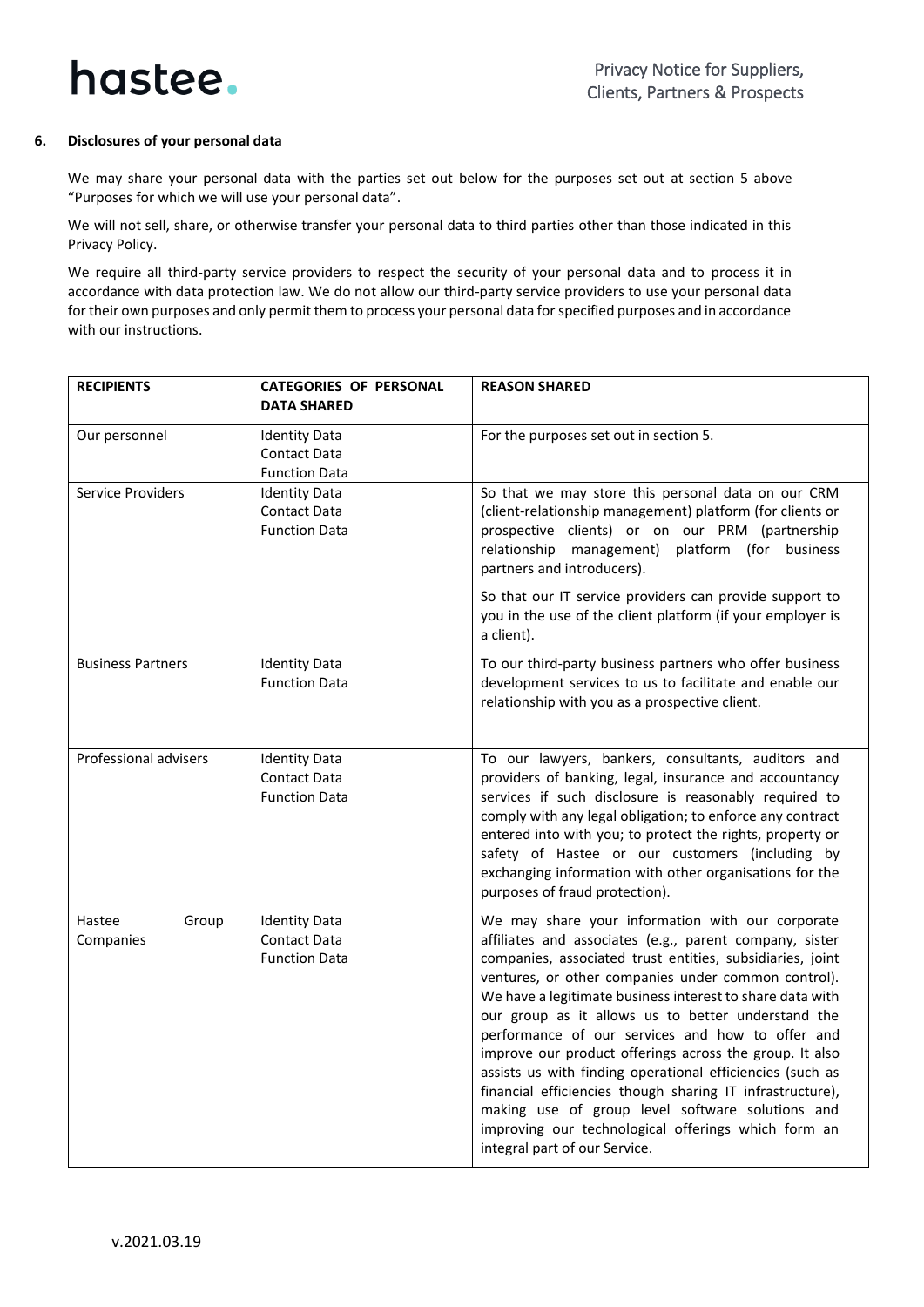

| Purchaser of Hastee<br>and/or any member of<br>the Hastee Group                              | <b>Identity Data</b><br><b>Contact Data</b><br><b>Function Data</b> | Third parties to whom we may choose to sell, transfer or<br>merge parts of our business or our assets. Alternatively,<br>we may seek to acquire other businesses or merge with<br>them. If a change happens to our business, then the new<br>owners may use your personal data in the same way as<br>set out in this Privacy Policy. We will also share<br>information at the negotiation stage or in a bidding<br>process, as applicable.                                                                                                                                                                                                                                                                                                                                                                         |
|----------------------------------------------------------------------------------------------|---------------------------------------------------------------------|--------------------------------------------------------------------------------------------------------------------------------------------------------------------------------------------------------------------------------------------------------------------------------------------------------------------------------------------------------------------------------------------------------------------------------------------------------------------------------------------------------------------------------------------------------------------------------------------------------------------------------------------------------------------------------------------------------------------------------------------------------------------------------------------------------------------|
| Any third<br>party to<br>whom we may assign<br>or novate any of our<br>rights or obligations | <b>Identity Data</b><br><b>Contact Data</b><br><b>Function Data</b> | Third parties to whom we may assign or novate any of our<br>rights or obligations so that they may continue to perform<br>them.                                                                                                                                                                                                                                                                                                                                                                                                                                                                                                                                                                                                                                                                                    |
| Enforcement<br>Law<br>Agencies                                                               | <b>Identity Data</b><br><b>Contact Data</b><br><b>Function Data</b> | On the basis of the compliance with a legal obligation for<br>example if we are required to disclose information<br>pursuant to regulatory, employment, taxation, criminal,<br>financing<br>terrorist<br>laundering<br>and<br>money<br>law<br>requirements.                                                                                                                                                                                                                                                                                                                                                                                                                                                                                                                                                        |
| Legal, civil or business<br>affairs                                                          | <b>Identity Data</b><br><b>Contact Data</b><br><b>Function Data</b> | We may disclose information when we believe disclosure is<br>appropriate to comply with the law, to enforce or apply<br>applicable terms and conditions and other agreements, or to<br>protect our rights, property or safety or the rights, property<br>or safety of our affiliates, users, or third parties. For example,<br>we may disclose information in response to subpoenas,<br>arbitration proceedings, warrants, or court orders, or in<br>connection with any legal process, or to comply with<br>relevant laws. We may also share information in order to<br>establish or exercise our rights, to defend against a legal<br>claim, to investigate, prevent, or take action regarding<br>possible illegal activities, suspected fraud, safety of person<br>or property, or a violation of our policies. |

#### **7. International transfers**

<span id="page-5-0"></span>For the purposes of this section the following definitions apply:

**European Data Protection Laws** means any and all applicable laws relating to the processing of personal data and privacy applicable in the EEA, including applicable guidance and codes of practice issued by the European Commission or any other supervisory authority and including, to the extent applicable, the GDPR.

**GDPR** means Regulation (EU) 2016/679 of the European Parliament and the Council of 27 April 2016 on the protection of natural persons with regard to the processing of personal data and on the free movement of such data and any legislation that amends, re-enacts, replaces or supplements it.

**UK Data Protection Laws** means any and all applicable laws relating to the processing of personal data and privacy applicable in the UK, including applicable guidance and codes of practice issued by the UK Information Commissioner or any other supervisory authority and including, to the extent applicable, the Data Protection Act 2018, the Regulation of Investigatory Powers Act 2000, the Privacy and Electronic Communications (EC Directive) Regulations 2003 (SI 2426/2003), any domestic data protection laws and any national legislation that amends, re-enacts, replaces or supplements the GDPR in the UK as a consequence of its withdrawal from the European Union.

The Personal Data that we obtain about you is stored on third party servers. We process such Personal Data on servers located both within the United Kingdom and outside the United Kingdom, in the European Economic Area. In connection with any transfers of your Personal Data, we endeavour to ensure that the entities or people to whom we provide Personal Data hold it subject to appropriate safeguards and controls. Whenever we transfer your Personal Data: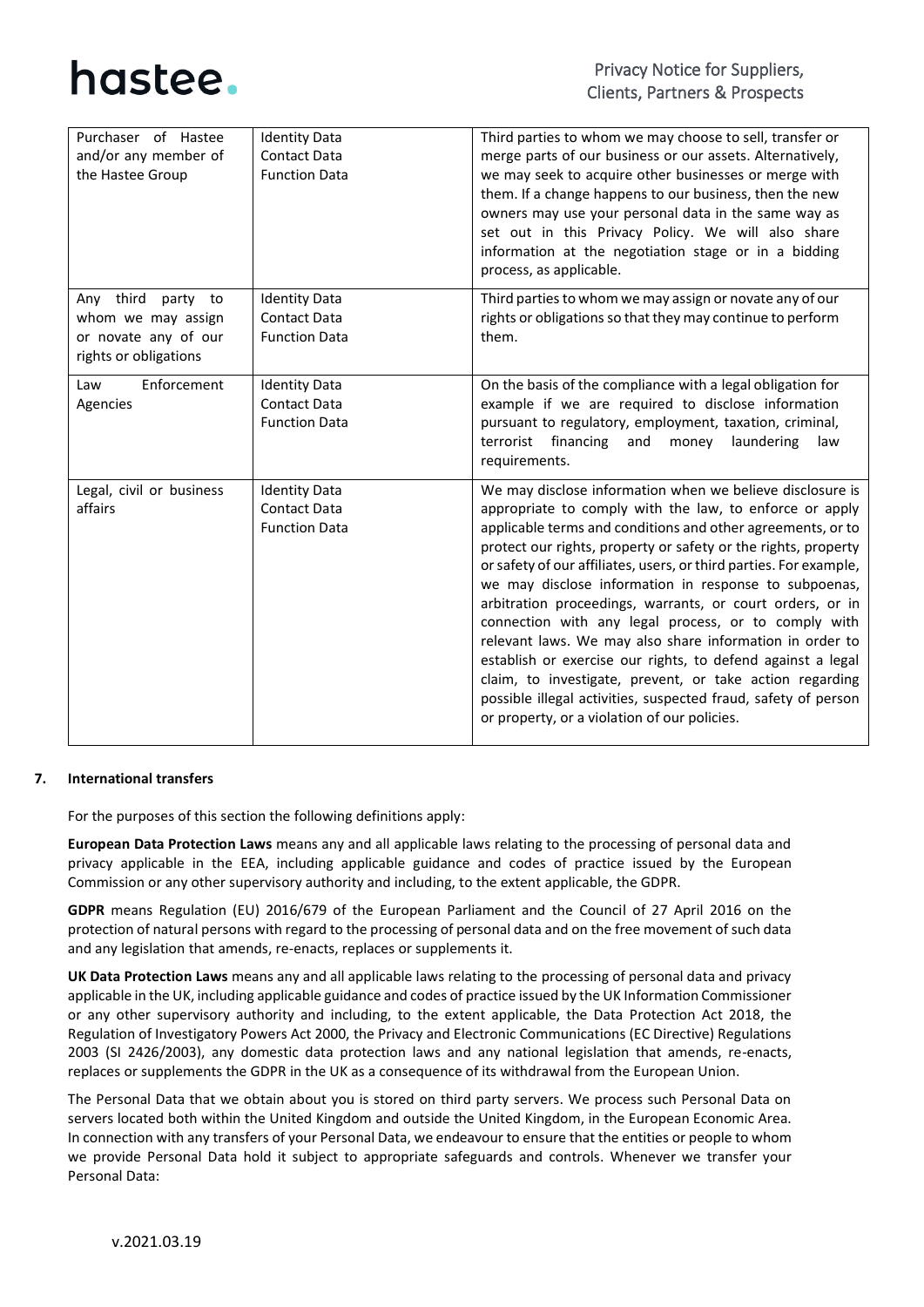- i) out of the United Kingdom to countries that have not been deemed to provide an adequate level of protection for Personal Data by the United Kingdom, we will ensure a similar degree of protection is afforded to it by implementing the following safeguards:
	- Transfers of Personal Data will only take place where the organization receiving the Personal Data has provided us with adequate safeguards and subject to a written agreement, in line with the requirements of UK Data Protection Laws applicable to processors and Personal Data transfers. We will use specific contracts approved by the UK Government to give Personal Data the same protection as it has in the United Kingdom.
- ii) out of Europe to countries that have not been deemed to provide an adequate level of protection for Personal Data by the European Commission, we will ensure a similar degree of protection is afforded to it by implementing the following safeguards:
	- Transfers of Personal Data will only take place where the organization receiving the Personal Data has provided us with adequate safeguards and subject to a written agreement, in line with the requirements of European Data Protection Laws applicable to processors and Personal Data transfers. We use specific contracts approved by the European Commission, which give Personal Data the same protection it has in Europe. For further details, see European Commission: Model contracts for the transfer of Personal Data to third countries.

#### **8. Data security**

We have put in place appropriate security measures to prevent your personal data from being accidentally lost, used or accessed in an unauthorised way, altered or disclosed. We limit access to your personal data to those employees and other staff who have a business need to have such access. They will only process your personal data on our instructions and they are subject to a duty of confidentiality.

We have put in place procedures to deal with any suspected personal data breach and will notify you and any applicable regulator of a breach where we are legally required to do so.

#### <span id="page-6-0"></span>**9. Data retention**

#### **How long will you use my personal data for?**

We will only retain your personal data for as long as reasonably necessary to fulfil the purposes we collected it for, including for the purposes of satisfying any legal, regulatory, tax, accounting or reporting requirements. We may retain your personal data for a longer period in the event of a complaint or if we reasonably believe there is a prospect of litigation in respect to our relationship with you.

For contracts, the retention period is the term of your company's contract with us, plus the period of time until the legal claims under this contract become time-barred, unless overriding legal or regulatory schedules require a longer or shorter retention period. When this period expires, your personal data is removed from our active systems.

Personal data collected and processed in the context of a dispute are deleted or archived (i) after a settlement has been reached, (ii) once a decision in last resort has been rendered or (iii) when the claim becomes time barred.

To determine the appropriate retention period for personal data, we consider the amount, nature and sensitivity of the personal data, the potential risk of harm from unauthorised use or disclosure of your personal data, the purposes for which we process your personal data and whether we can achieve those purposes through other means, and the applicable legal, regulatory, tax, accounting or other requirements.

In some circumstances you can ask us to delete your data: see your legal rights below for further information.

In some circumstances we will anonymise your personal data (so that it can no longer be associated with you) for research or statistical purposes, in which case we may use this information indefinitely without further notice to you.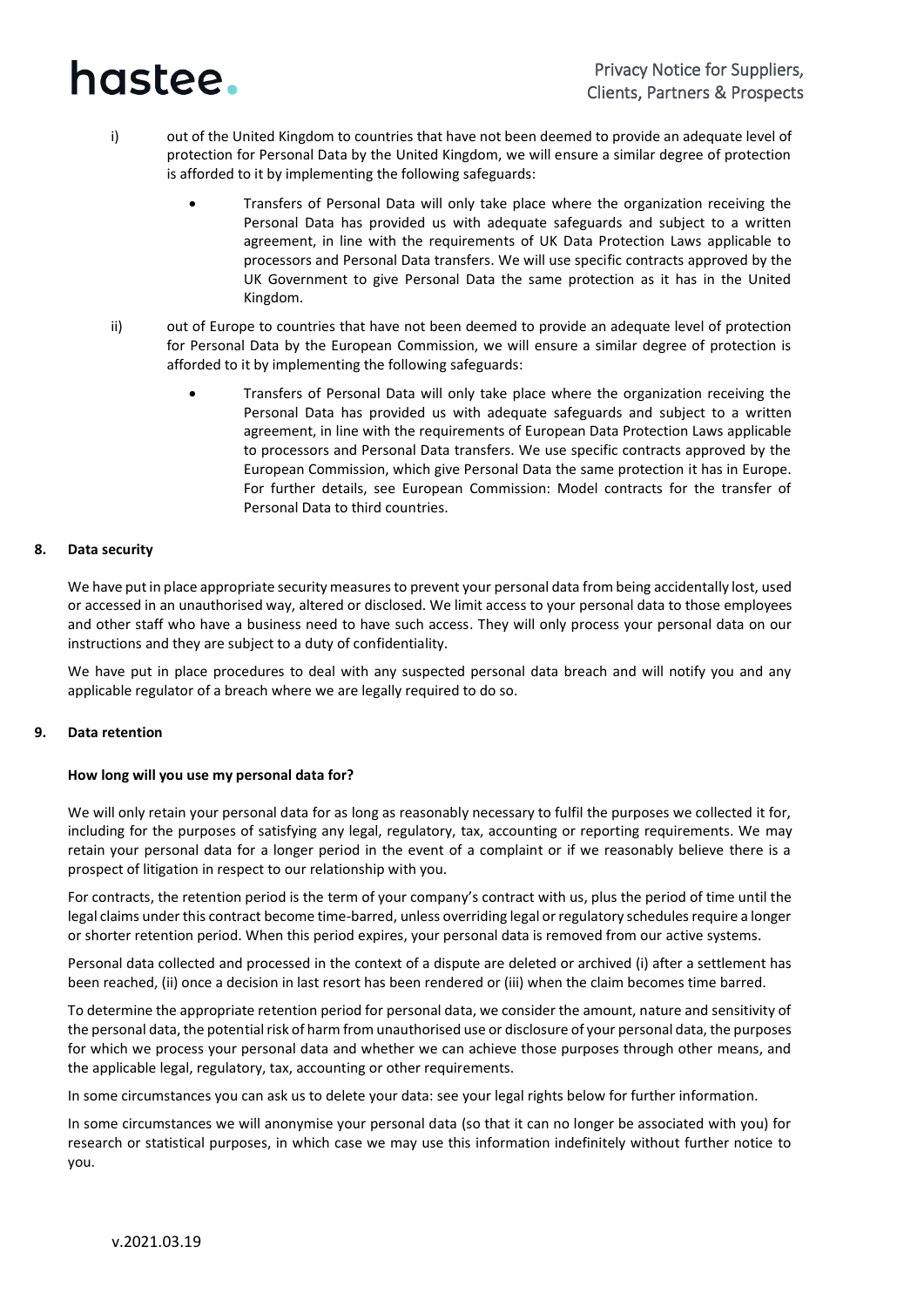

#### <span id="page-7-0"></span>**10. Your legal rights**

Under certain circumstances, you have rights under data protection laws in relation to your personal data. In order to exercise any of these rights, you can contact us by using the contact information provided at the end of this Privacy Policy.

You have the right to:

**Request access to your personal data (commonly known as a "data subject access request").** You may request access to your Personal Data by contacting us using the contact information provided at the end of this Privacy Policy. If permitted, and required by law, we will grant you reasonable access to the data that we have about you. This enables you to check that we are lawfully processing it.

**Request correction of the personal data that we hold about you.** This enables you to have any incomplete or inaccurate data we hold about you corrected, though we may need to verify the accuracy of the new data you provide to us.

**Request erasure of your personal data.** This enables you to ask us to delete or remove personal data where there is no good reason for us continuing to process it. You also have the right to ask us to delete or remove your personal data where you have successfully exercised your right to object to processing (see below), where we may have processed your information unlawfully or where we are required to erase your personal data to comply with local law. Note, however, that we may not always be able to comply with your request of erasure for specific legal reasons which will be notified to you, if applicable, at the time of your request.

**Object to processing of your personal data where we are relying on a legitimate interest (or those of a third party) and there is something about your particular situation which makes you want to object to processing on this ground as you feel it impacts on your fundamental rights and freedoms.** You also have the right to object where we are processing your personal data for direct marketing purposes. In some cases, we may demonstrate that we have compelling legitimate grounds to process your information which override your rights and freedoms.

**Request restriction of processing of your personal data.** This enables you to ask us to suspend the processing of your personal data in the following scenarios:

- (a) if you want us to establish the data's accuracy;
- (b) where our use of the data is unlawful but you do not want us to erase it;
- (c) where you need us to hold the data even if we no longer require it as you need it to establish, exercise or defend legal claims; and/or
- (d) you have objected to our use of your data but we need to verify whether we have overriding legitimate grounds to use it.

**Request the transfer of your personal data to you or to a third party.** We will provide to you, or a third party you have chosen, your personal data in a structured, commonly used, machine-readable format. Note that this right only applies to automated information which you initially provided consent for us to use or where we used the information to perform a contract with you.

**Withdraw consent at any time where we are relying on consent to process your personal data.** However, this will not affect the lawfulness of any processing carried out before you withdraw your consent. If you withdraw your consent, we may not be able to provide certain products or services to you. We will advise you if this is the case at the time you withdraw your consent.

#### **11. GLOSSARY**

#### **LAWFUL BASIS**

• **Legitimate Interest** means the interest of our business in conducting and managing our business to enable us to give you the best service/product and the best and most secure experience. We make sure we consider and balance any potential impact on you (both positive and negative) and your rights before we process your personal data for our legitimate interests. We do not use your personal data for activities where our interests